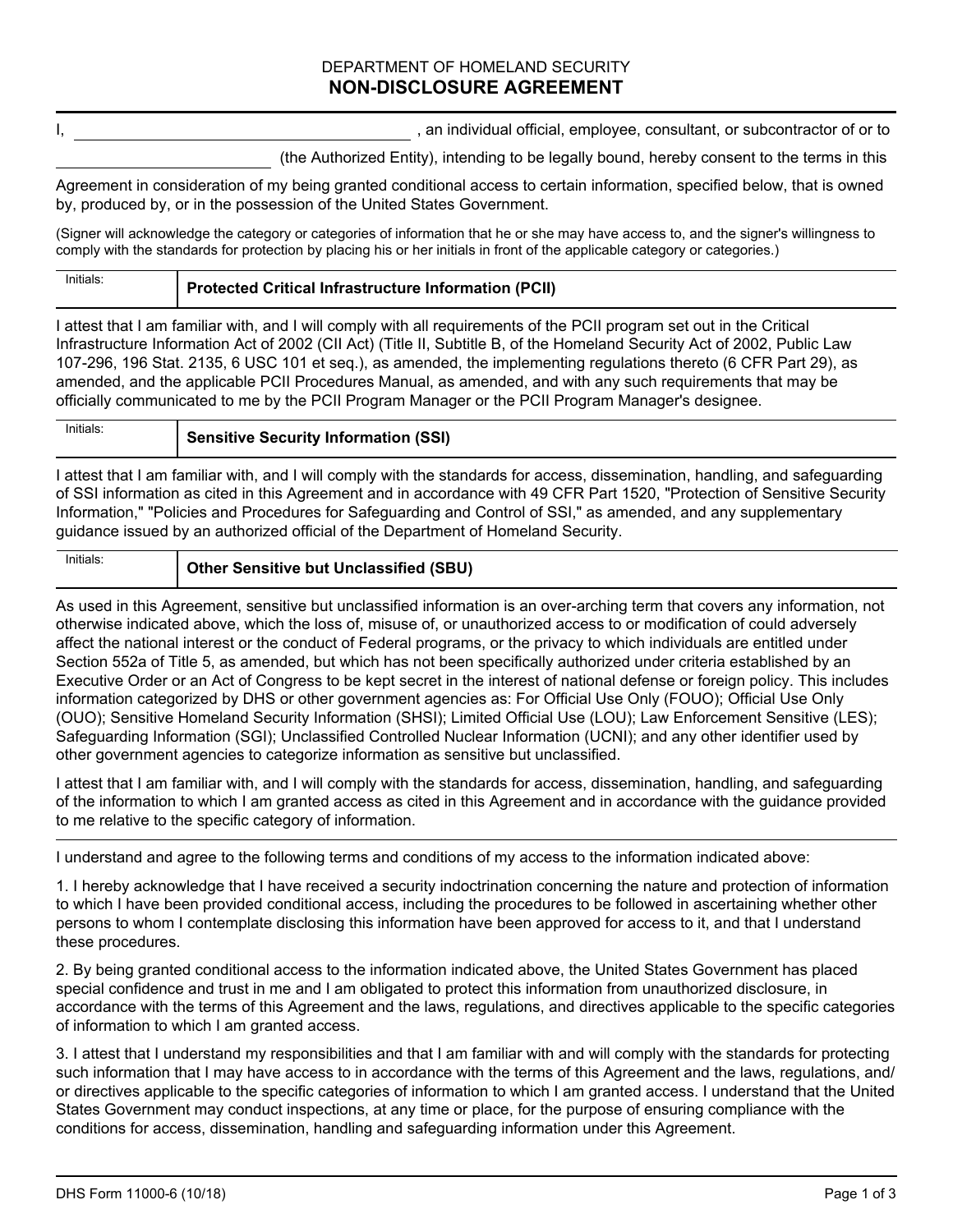4. I will not disclose or release any information provided to me pursuant to this Agreement without proper authority or authorization. Should situations arise that warrant the disclosure or release of such information I will do so only under approved circumstances and in accordance with the laws, regulations, or directives applicable to the specific categories of information. I will honor and comply with any and all dissemination restrictions cited or verbally relayed to me by the proper authority.

5. (a) For PCII - (1) Upon the completion of my engagement as an employee, consultant, or subcontractor under the contract, or the completion of my work on the PCII Program, whichever occurs first, I will surrender promptly to the PCII Program Manager or his designee, or to the appropriate PCII officer, PCII of any type whatsoever that is in my possession.

(2) If the Authorized Entity is a United States Government contractor performing services in support of the PCII Program, I will not request, obtain, maintain, or use PCII unless the PCII Program Manager or Program Manager's designee has first made in writing, with respect to the contractor, the certification as provided for in Section 29.8(c) of the implementing regulations to the CII Act, as amended.

(b) For SSI and SBU - I hereby agree that material which I have in my possession and containing information covered by this Agreement, will be handled and safeguarded in a manner that affords sufficient protection to prevent the unauthorized disclosure of or inadvertent access to such information, consistent with the laws, regulations, or directives applicable to the specific categories of information. I agree that I shall return all information to which I have had access or which is in my possession 1) upon demand by an authorized individual; and/or 2) upon the conclusion of my duties, association, or support to DHS; and/or 3) upon the determination that my official duties do not require further access to such information.

6. I hereby agree that I will not alter or remove markings, which indicate a category of information or require specific handling instructions, from any material I may come in contact with, in the case of SSI or SBU, unless such alteration or removal is consistent with the requirements set forth in the laws, regulations, or directives applicable to the specific category of information or, in the case of PCII, unless such alteration or removal is authorized by the PCII Program Manager or the PCII Program Manager's designee. I agree that if I use information from a sensitive document or other medium, I will carry forward any markings or other required restrictions to derivative products, and will protect them in the same matter as the original.

7. I hereby agree that I shall promptly report to the appropriate official, in accordance with the guidance issued for the applicable category of information, any loss, theft, misuse, misplacement, unauthorized disclosure, or other security violation, I have knowledge of and whether or not I am personally involved. I also understand that my anonymity will be kept to the extent possible when reporting security violations.

8. If I violate the terms and conditions of this Agreement, such violation may result in the cancellation of my conditional access to the information covered by this Agreement. This may serve as a basis for denying me conditional access to other types of information, to include classified national security information.

9. (a) With respect to SSI and SBU, I hereby assign to the United States Government all royalties, remunerations, and emoluments that have resulted, will result, or may result from any disclosure, publication, or revelation of the information not consistent with the terms of this Agreement.

(b) With respect to PCII I hereby assign to the entity owning the PCII and the United States Government, all royalties, remunerations, and emoluments that have resulted, will result, or may result from any disclosure, publication, or revelation of PCII not consistent with the terms of this Agreement.

10. This Agreement is made and intended for the benefit of the United States Government and may be enforced by the United States Government or the Authorized Entity. By granting me conditional access to information in this context, the United States Government and, with respect to PCII, the Authorized Entity, may seek any remedy available to it to enforce this Agreement including, but not limited to, application for a court order prohibiting disclosure of information in breach of this Agreement. I understand that if I violate the terms and conditions of this Agreement, I could be subjected to administrative, disciplinary, civil, or criminal action, as appropriate, under the laws, regulations, or directives applicable to the category of information involved and neither the United States Government nor the Authorized Entity have waived any statutory or common law evidentiary privileges or protections that they may assert in any administrative or court proceeding to protect any sensitive information to which I have been given conditional access under the terms of this Agreement.